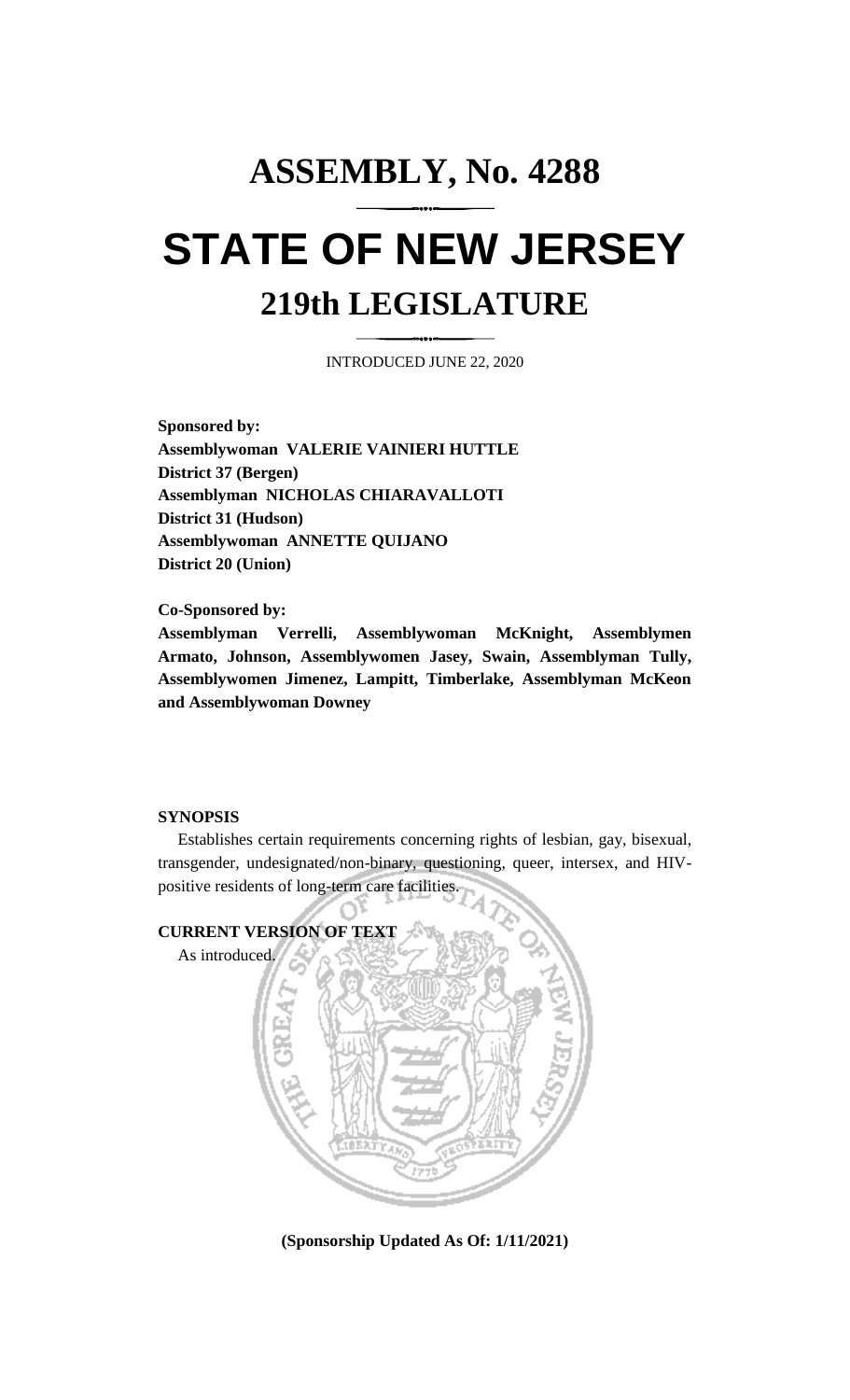**AN ACT** concerning resident rights in long-term care facilities and supplementing Title 26 of the Revised Statutes. **BE IT ENACTED** *by the Senate and General Assembly of the State of New Jersey:* 7 1. As used in this act: "Gender expression" means a person's gender-related appearance and behavior, whether or not stereotypically associated with the person's assigned sex at birth. "Gender identity" means a person's internal, deeply held knowledge or sense of their own gender, regardless of the sex the person was assigned at birth. "Gender-nonconforming" means a person whose gender expression does not conform to stereotypical expectations of that person's gender. "Gender transition" means a process in which a person begins to live according to that person's gender identity, rather than the sex the person was assigned at birth, which process may include changing one's clothing, appearance, name, or identification documents, or undergoing medical treatments. "Intersex" means a person whose sexual or reproductive anatomy or chromosomal pattern is not consistent with typical definitions of male or female. "LGBTQI" means lesbian, gay, bisexual, transgender, questioning, queer, and intersex. "Long-term care facility" means a nursing home, assisted living residence, comprehensive personal care home, residential health care facility, or dementia care home licensed pursuant to P.L.1971, c.136 (C.26:2H-1 et seq.). "Long-term care facility staff" means all individuals employed by, or contracted directly with, a long-term care facility. "Resident" means resident or patient of a long-term care facility. "Queer" means a person whose gender expression, gender identity, or sexual orientation does not conform to dominant expectations or standards. "Questioning" means a person who is exploring or unsure about the person's own sexual orientation or gender identity or expression. "Sexual orientation" means a person's romantic or sexual attraction to other people. "Transgender" means a person whose gender identity or gender expression differs from the sex assigned to the person at birth. "Undesignated/non-binary" means a person whose gender identity is not exclusively male or female, including, but not limited to, a person whose gender identity is intersex, agender, amalgagender, androgynous, bigender, demigender, genderfluid,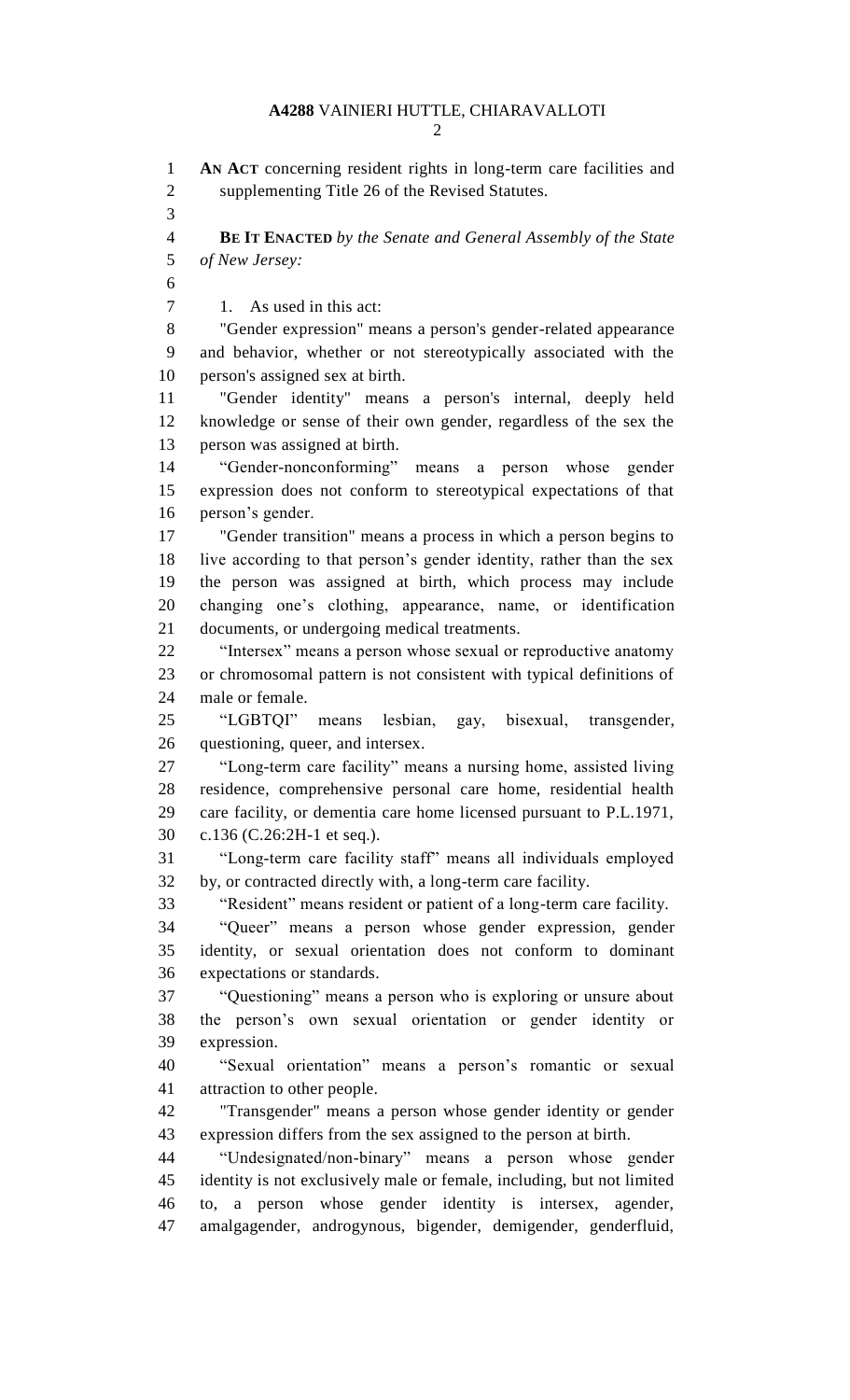genderqueer, neutrois, non-binary, pangender, third sex, transgender, Two Spirit, or otherwise unspecified by the person.

 2. a. Except as provided in subsection b. of this section, a long-term care facility and long-term care facility staff shall be prohibited from taking any of the following actions based in whole or in part on a person's actual or perceived sexual orientation, gender identity, gender expression, intersex status, or human immunodeficiency virus (HIV) status:

 (1) denying admission to a long-term care facility, transferring or refusing to transfer a resident within a facility or to another facility, or discharging or evicting a resident from a facility;

(2) denying a request by residents to share a room;

 (3) Subject to the provisions of paragraph (5) of subsection (e) of 42 CFR s.483.10, where rooms are assigned by gender, assigning, reassigning, or refusing to assign a room to a transgender or non-binary resident other than in accordance with the transgender or undesignated/non-binary resident's gender identity, unless at the transgender or undesignated/non-binary resident's request;

 (4) prohibiting a resident from using, or harassing a resident who seeks to use or does use, a restroom available to other persons of the same gender identity, regardless of whether the resident is making a gender transition, has taken or is taking hormones, has undergone gender affirmation surgery, or presents as gender- nonconforming. For the purposes of this paragraph, harassment includes, but is not limited to, requiring a resident to show identity documents in order to gain entrance to a restroom available to other persons of the same gender identity;

 (5) repeatedly failing to use a resident's chosen name or pronouns after being clearly informed of the chosen name or pronouns;

 (6) denying a resident the right to wear or be dressed in clothing, accessories, or cosmetics or to engage in grooming practices that are permitted to any other resident;

 (7) restricting a resident's right to associate with other residents or with visitors, including the right to consensual sexual relations;

 (8) denying or restricting medical or nonmedical care that is appropriate to a resident's organs and bodily needs, or providing medical or nonmedical care that, to a similarly-situated, reasonable person, unduly demeans the resident's dignity or causes avoidable discomfort; or

 (9) refuse or willfully fail to provide any service, care, or reasonable accommodation to a resident or an applicant for services or care.

 b. The requirements of this act shall not apply to the extent that compliance with the requirement is incompatible with any professionally-reasonable clinical judgment.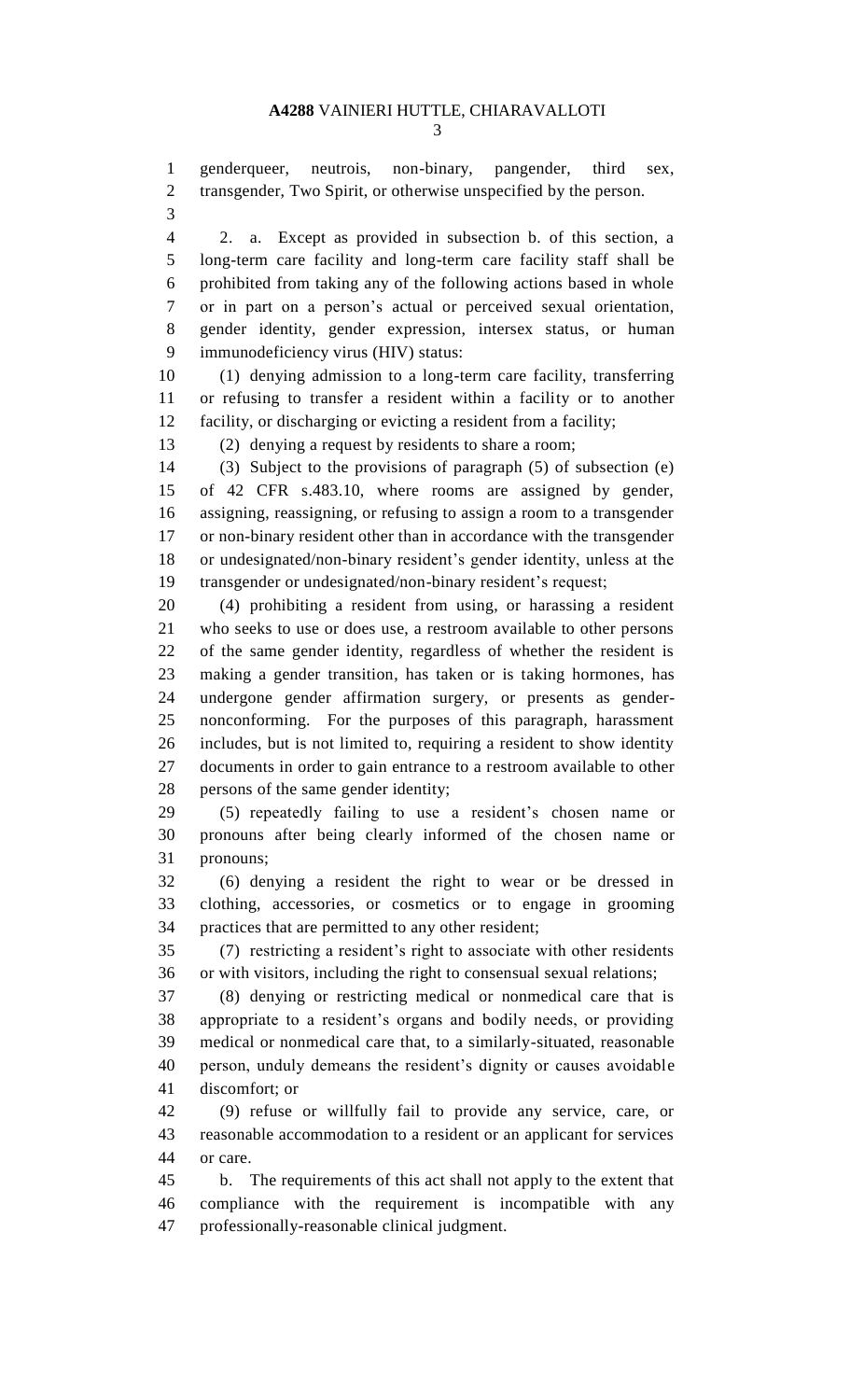c. Each facility shall post the following notice alongside its current nondiscrimination policy and alongside its written materials providing notice of resident rights pursuant to N.J.A.C.8:39-4.1, in all places and on all materials where that policy or those written materials are posted:

 "[Name of facility] does not discriminate and does not permit discrimination, including, but not limited to, bullying, abuse, or harassment, on the basis of actual or perceived sexual orientation, gender identity, gender expression, intersex status, or HIV status, or based on association with another individual on account of that individual's actual or perceived sexual orientation, gender identity, gender expression, intersex status, or HIV status. You may file a complaint with the Office of the State Long-Term Care Ombudsman, [provide current contact information], if you believe you have experienced this kind of discrimination."

 3. Each long-term care facility shall ensure that resident records, including records generated at the time of admission, include the resident's gender identity and the resident's chosen name and pronouns, as indicated by the resident.

 4. a. Unless required by State or federal law, a long-term care facility shall not disclose any personal identifying information regarding: (1) a resident's sexual orientation; (2) whether a resident is transgender or undesignated/non-binary; (3) a resident's gender transition status; (4) a resident's intersex status; or (5) a resident's HIV status.

 The facility shall take appropriate steps to minimize the likelihood of inadvertent or accidental disclosure of such information to other residents, visitors, or facility staff, except to the minimum extent necessary for facility staff to perform their duties.

 b. Unless expressly authorized by the resident or the resident's authorized representative, long-term facility staff not directly involved in providing direct care to a resident, including, but not limited to, a transgender, undesignated/non-binary, intersex, or gender-nonconforming resident, shall not be present during a physical examination of, or the provision of personal care to, that resident if the resident is partially or fully unclothed. A facility shall use doors, curtains, screens, or other effective visual barriers to provide bodily privacy for all residents, including, but not limited to, transgender, undesignated/non-binary, intersex, or gender- nonconforming residents, whenever they are partially or fully unclothed.

 c. Informed consent shall be required in relation to any non- therapeutic examination or observation of, or treatment provided to, a resident of the facility.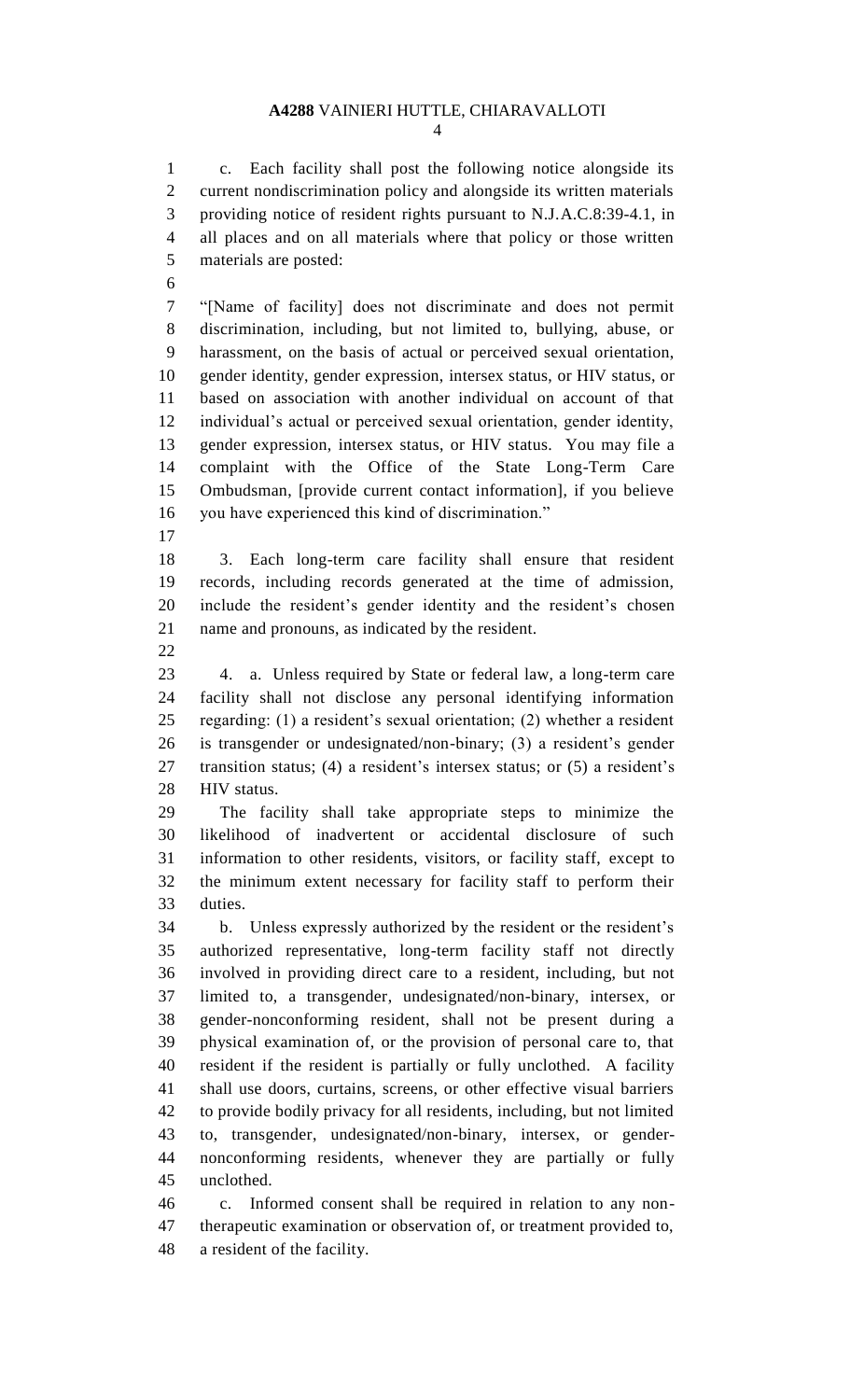d. Transgender residents shall be provided access to such transition-related assessments, therapy, and treatments as have been recommended by the resident's health care provider, including, but not limited to, transgender-related medical care, including hormone therapy and supportive counseling.

 5. A long-term care facility that violates the requirements of this act, or that employs a staff member who violates the requirements of this act, shall be subject to civil penalties or other administrative action as may be provided under Department of Health regulations. Nothing in this act shall be construed to limit the ability to bring any civil, criminal, or administrative action for conduct constituting a violation of any other provision of law.

 6. a. Each long-term care facility shall ensure that the administrators and staff at the long-term care facility receive training, on at least a biennial basis, concerning:

 (1) caring for LGBTQI seniors and seniors living with HIV; and (2) preventing discrimination based on sexual orientation, gender identity or expression, intersex status, and HIV status.

 b. At a minimum, the training required pursuant to this section shall include:

 (1) the definition of the terms commonly associated with sexual orientation, gender identity and expression, intersex status, and HIV;

 (2) best practices for communicating with or about LGBTQI seniors and seniors living with HIV, including the use of a resident's chosen name and pronouns;

 (3) a description of the health and social challenges historically experienced by LGBTQI seniors and seniors living with HIV, including discrimination when seeking or receiving care at long- term care facilities, and the demonstrated physical and mental health effects within the LGBTQI community associated with such discrimination;

 (4) strategies to create a safe and affirming environment for LGBTQI seniors and seniors living with HIV, including suggested changes to facility policies and procedures, forms, signage, communication between residents and their families, activities, and staff training and in-services; and

(5) an overview of the provisions of this act.

 c. The training required pursuant to this section shall be provided by an entity that has demonstrated expertise in identifying the legal, social, and medical challenges faced by, and in creating safe and affirming environments for, LGBTQI seniors and seniors living with HIV who reside in long-term care facilities in New Jersey.

 d. (1) Each long-term care facility shall designate two employees, including one employee representing management at the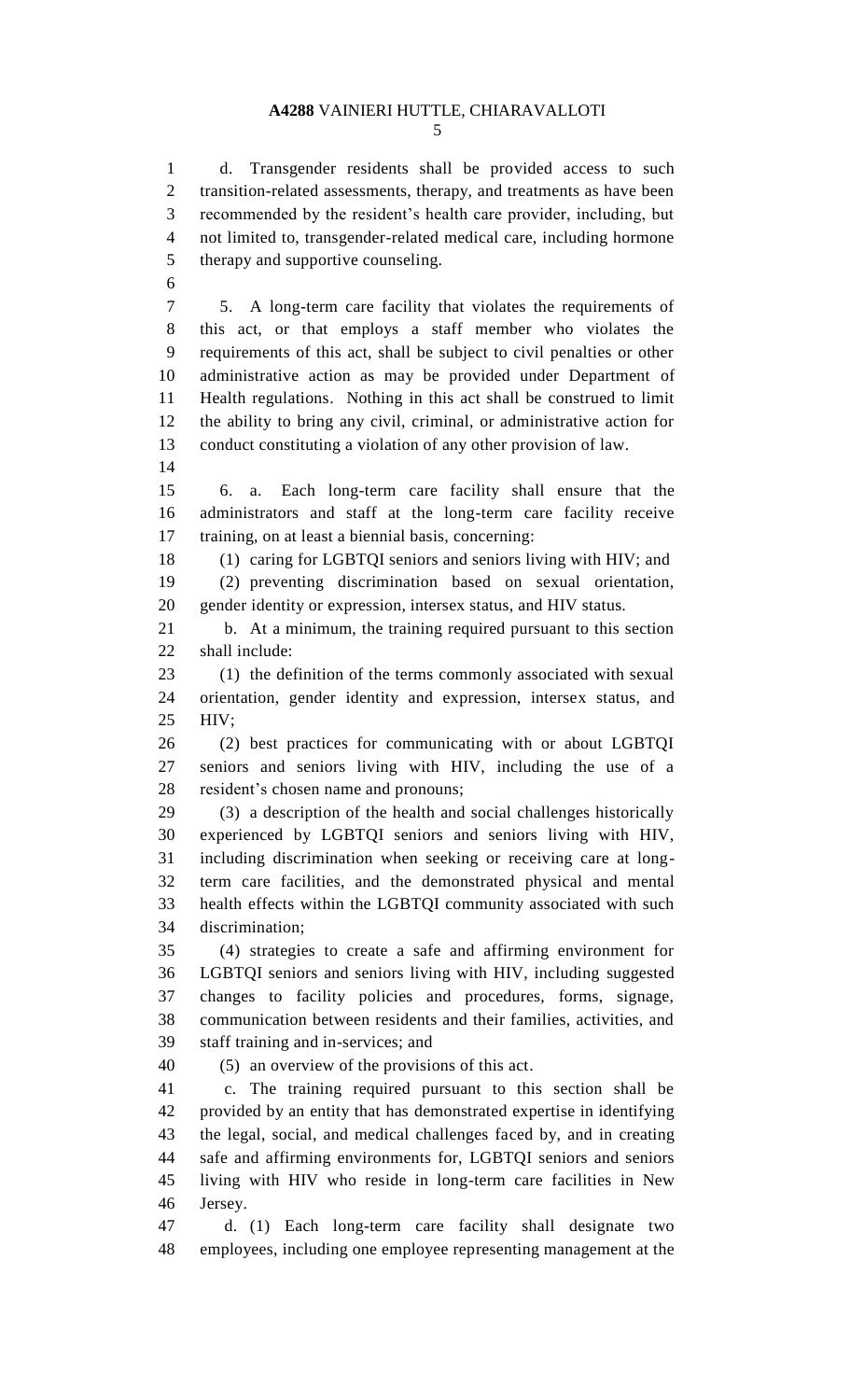facility and one employee representing direct care staff at the facility, to receive in-person training within six months after the effective date of this act, which designated employees shall serve as points of contact for the facility regarding compliance with the provisions of this act and shall develop a general training plan for the facility. In the event a designated employee ceases to be employed by the facility, the facility shall designate another employee, who is representative of the employee group represented by the former designee, who shall complete the in-person training required pursuant to this paragraph, serve as a point of contact for the facility regarding compliance with the provisions of this act, and have joint responsibility for the facility's training plan.

 (2) Administrators and staff members currently employed by a long-term care facility, other than an employee designated pursuant to paragraph (1) of this subsection, shall complete the training required pursuant to this section within one year after the effective date of this act. Administrators and staff hired by a long-term care facility after the effective date of this act shall complete the training required pursuant to this section within one year after the date of hire, unless the individual provides documentation demonstrating that the individual has completed equivalent training within the past two years.

 (3) Each long-term care facility shall retain records documenting the completion of the training required pursuant to this section by each administrator and staff member at the long-term care facility. Compliance records shall be made available, upon request, to the Department of Health, the Department of Human Services, and the Office of the State Long-Term Care Ombudsman.

 e. Each long-term care facility shall assume the cost of providing the training required pursuant to this section.

 7. The Commissioner of Health and the Commissioner of Human Services shall, pursuant to the "Administrative Procedure Act," P.L.1968, c.410 (C.52:14B-1 et seq.), adopt rules and regulations as may be necessary to implement the provisions of this act.

 8. This act shall take effect 180 days after the date of enactment.

- 
- 

## STATEMENT

 This bill establishes certain requirements concerning the rights of residents of long-term care facilities who are lesbian, gay, bisexual, transgender, undesignated/non-binary, questioning, queer, or intersex (LGBTQI).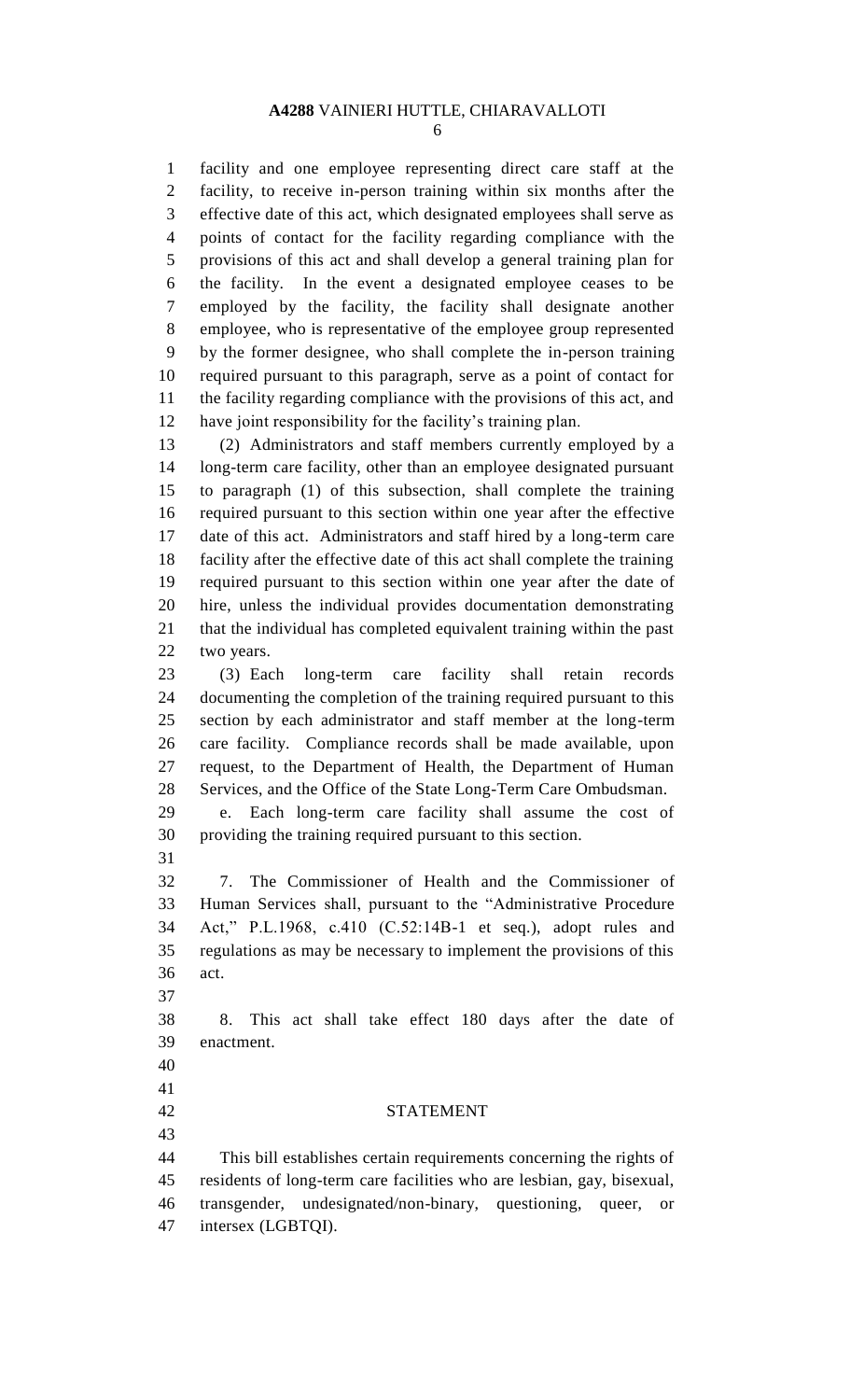Specifically, the bill provides that it will be prohibited for a long-term care facility, or for staff at the facility, to take any of the following actions based in whole or in part on a person's actual or perceived sexual orientation, gender identity, gender expression, intersex status, or human immunodeficiency virus (HIV) status:

 (1) denying admission to a long-term care facility, transferring or refusing to transfer a resident within a facility or to another facility, or discharging or evicting a resident from a facility;

(2) denying a request by residents to share a room;

 (3) where rooms are assigned by gender, assigning, reassigning, or refusing to assign a room to a transgender or undesignated/non- binary resident other than in accordance with the transgender or undesignated/non-binary resident's gender identity, unless at the transgender or undesignated/non-binary resident's request;

 (4) prohibiting a resident from using, or harassing a resident who seeks to use or does use, a restroom available to other residents of the same gender identity, regardless of whether the resident is making a gender transition, has taken or is taking hormones, has undergone gender confirmation surgery, or presents as gender-nonconforming;

 (5) repeatedly failing to use a resident's chosen name or pronouns after being clearly informed of the chosen name or pronouns;

 (6) denying a resident the right to wear or be dressed in clothing, accessories, or cosmetics or to engage in grooming practices that are permitted to any other resident;

 (7) restricting a resident's right to associate with other residents or with visitors, including the right to consensual sexual relations;

 (8) denying or restricting medical or nonmedical care that is appropriate to a resident's organs and bodily needs, or providing care that, to a similarly-situated, reasonable person, unduly demeans the resident's dignity or causes avoidable discomfort; or

 (9) refusing or willfully failing to provide any service, care, or reasonable accommodation to a resident or an applicant for services or care.

 All facilities will be required to prominently post notice stating that the facility does not discriminate and does not permit discrimination, including, but not limited to, bullying, abuse, or harassment, on the basis of actual or perceived sexual orientation, gender identity, gender expression, intersex status, or HIV status, or based on association with another individual on account of that individual's actual or perceived sexual orientation, gender identity, gender expression, or HIV status. The notice will include the contact information for the Office of the State Long-Term Care Ombudsman.

 Each long-term care facility will be required to ensure that resident records, including records generated at the time of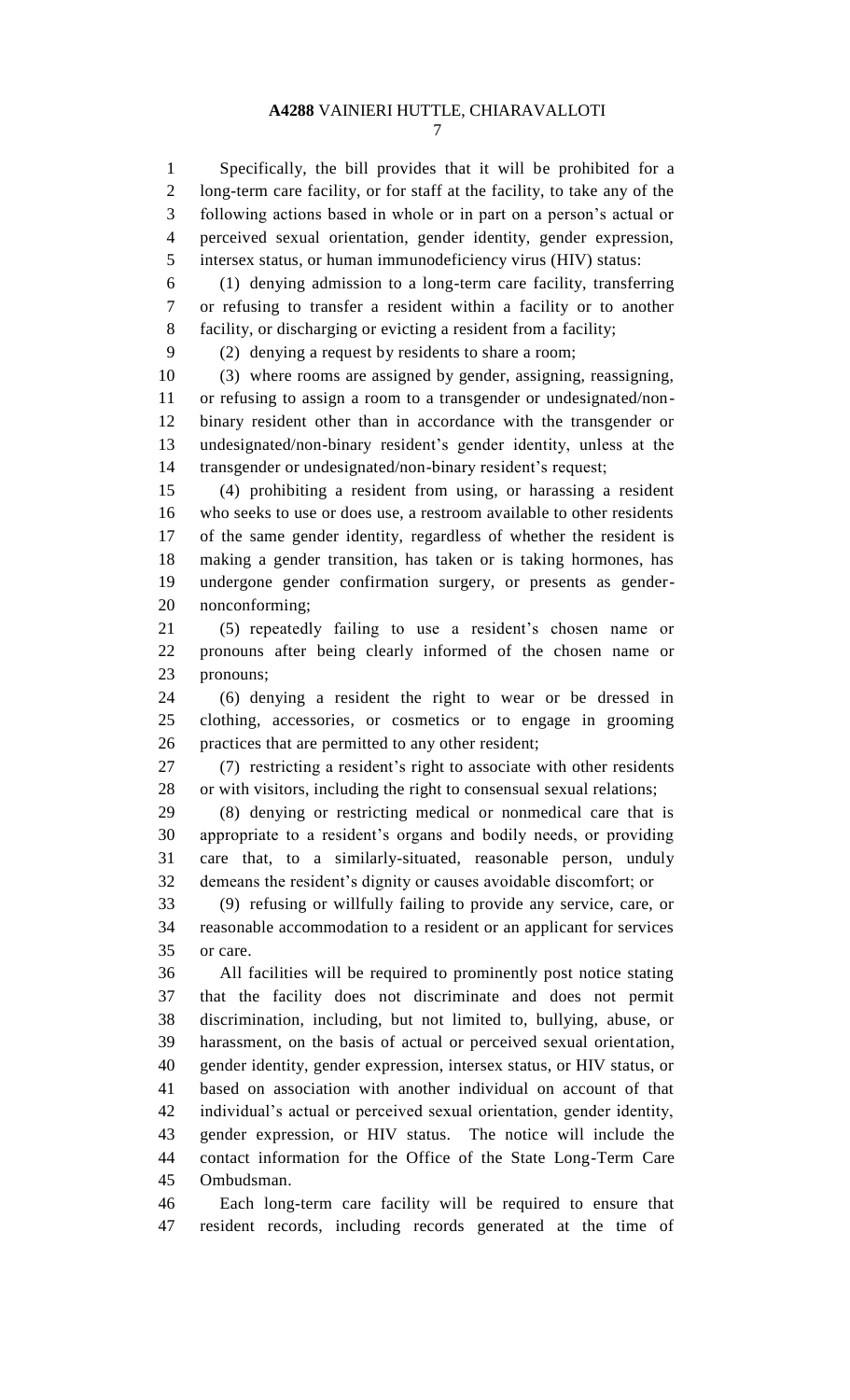admission, include the resident's gender identity and the resident's chosen name and pronouns, as indicated by the resident.

 Unless otherwise required by State or federal law, long-term care facilities will be prohibited from disclosing any personal identifying information regarding: a resident's sexual orientation; whether a resident is transgender; a resident's transition history; a resident's intersex status; or a resident's HIV status. Facilities will be required to take appropriate steps to minimize the likelihood of inadvertent or accidental disclosure of such information to other residents, visitors, or facility staff, except to the minimum extent necessary for facility staff to perform their duties.

 Long-term facility staff not directly involved in providing direct care to a resident, including, but not limited to, a transgender, undesignated/non-binary, intersex, or gender non-conforming resident, may not be present during physical examination of, or the provision of personal care to, the resident if the resident is partially or fully unclothed, unless the resident expressly authorizes the staff member to be present. Facilities are to use doors, curtains, screens, or other effective visual barriers to provide bodily privacy for all residents whenever they are partially or fully unclothed. Informed consent will be required for all non-therapeutic examinations or observations of, or treatment provided to, a resident of the facility.

 Transgender residents of long-term care facilities will be provided access to such transition-related assessments, therapy, and treatments as have been recommended by the resident's health care provider, including, but not limited to, transgender-related medical care, such as hormone therapy and supportive counseling.

 The requirements of the bill will not apply to the extent that compliance with the requirement is incompatible with any professionally-reasonable clinical judgment.

 The bill requires each long-term care facility to ensure that the administrators and staff at the facility receive training, on at least a biennial basis, concerning care for LGBTQI seniors and seniors living with HIV and preventing discrimination based on sexual orientation, gender identity or expression, intersex status, or HIV status. The training is to be provided by an entity that has demonstrated expertise in identifying the legal, social, and medical challenges faced by, and in creating safe and affirming environments for, LGBTQI seniors and seniors living with HIV who reside in long-term care facilities in New Jersey.

 Each facility will be required to designate two employees, with one representing management and one representing direct care staff, who will receive in-person training within six months after the effective date of the bill, which employees will serve as points of contact at the facility concerning compliance with the provisions of the bill and will be responsible for developing a general training plan for the facility. All other employees of the facility will be required to complete the training within one year after the effective